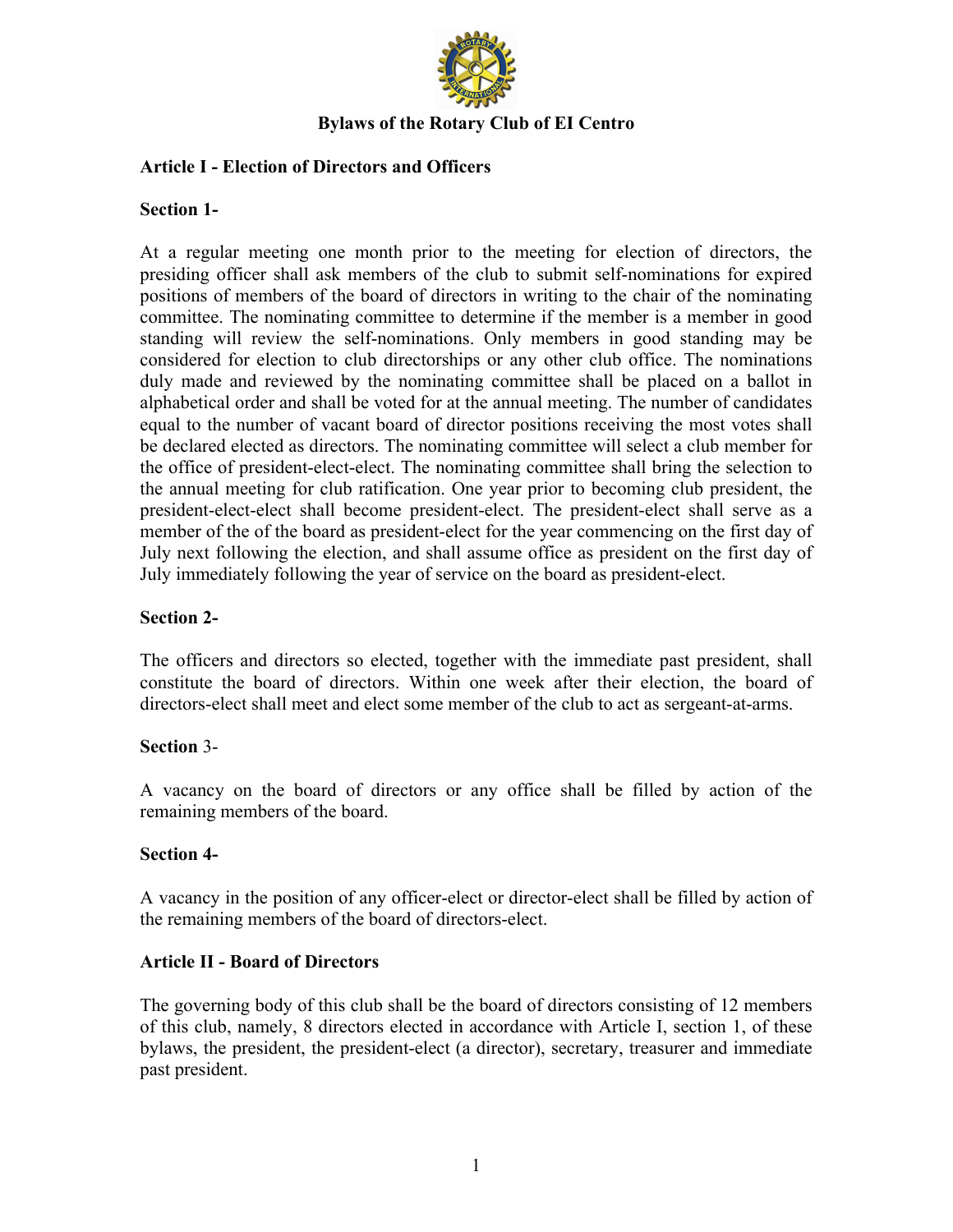# **Article III Duties of Officers**

## **Section 1-**

*President.* It shall be the duties of the president to preside at meetings of the club and board and to perform such other duties as ordinarily pertain to the office of president.

#### **Section 2-**

*President-Elect.* It shall be the duty of the president-elect to serve as a member of the board of directors of the club and to perform such duties as may be prescribed by the president or board.

#### **Section 3-**

*President-Elect-Elect.* It shall be the duty of the president-elect-elect to serve as a member of the board of directors of the club and to perform such duties as may be prescribed by the president or board.

#### **Section** 4-

*Secretary.* It shall be the duty of the secretary to keep records of membership, record the attendance at meetings, send out notices of meetings of the club, board and committees, record and preserve minutes of such meetings, make the required reports to RI, including semiannual reports of membership, which shall be made to the general secretary of RI on January 1 and July 1 of each year, and including prorated reports to the general secretary on October 1 and April 1 of each active, senior active and past service member who has been elected to membership in the club since the start of July or January semiannual reporting period, the report changes in membership, which shall be made to the general secretary of RI, the monthly report of attendance at the club meetings, which shall be made to the district governor immediately following the last meeting of the month, collect and remit RI subscriptions to *THE ROTARIAN,* and perform such other duties as usually pertain to the office of secretary.

#### **Section 5-**

*Treasurer.* It shall be the duty of the treasurer to have custody of all funds, accounting for the same to the club annually, and at any other time upon demand by the board and to perform such other duties as pertains to the office of treasurer. Upon retirement from office, the treasurer shall turn over to the incoming treasurer or to the president all funds, books of accounts or any other club property.

#### **Section 6-**

*Sergeant-at-Arms.* The duties of the Sergeant-at-Arms shall be such as are usually prescribed for such office and such other duties as may be prescribed by the president or the board.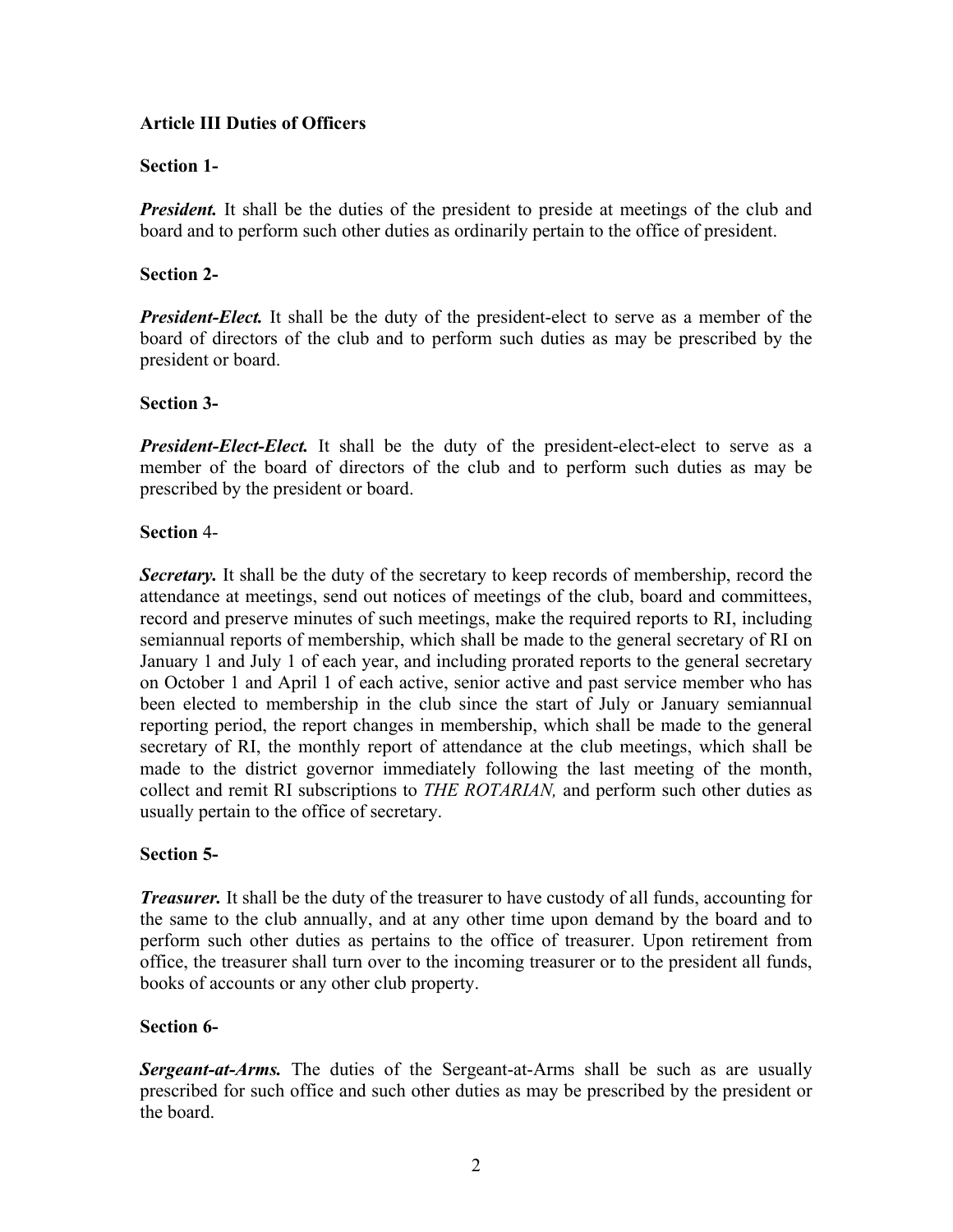# **Article IV. Meetings**

# **Section 1-**

*Annual Meeting.* An annual meeting of the club shall be held on January of each year, at which time the election of officers and directors for the ensuing year shall take place.

# **Section 2-**

The regular weekly meetings of this club shall be held on Thursday at 12:00 PM. Due notice of any changes in or canceling of the regular meeting shall be given to all members of the club. All members of the club excepting an honorary member (or members excused by the board of directors of this club, pursuant to Article VII, Section 3) in good standing in this club, on the day of the regular meeting, must be counted as present or absent, and attendance must be evidenced by the member's being present for at least sixty (60) percent of the time devoted to the regular meeting, either at this club or at any other Rotary Club.

# **Section 3-**

One-third of the membership shall constitute a quorum at the annual meeting and regular meetings of this club, except as provided in subsection 2.020.4 of the RI bylaws

# **Section 4-**

Regular meeting of the board shall be held on the second Wednesday of each month. Special meetings of the board shall be called by the president, whenever deemed necessary, or upon the request of two (2) members of the board, due notice having been given.

# **Section 5-**

A majority of the board members shall constitute a quorum of the board.

# **Article V - Dues and Fees**

#### **Section 1-**

The membership dues shall be established by the board of directors on an annual basis, billed and payable on July  $1<sup>5t</sup>$  of each fiscal year. A portion of the membership dues will be applied to each member's subscription to THE ROTARIAN magazine.

# **Section 2-**

In addition to the annual membership dues, each member of the club shall be "recognized" during the year for a variety of activities. The president shall impose these fees of "recognition" and the established dollar amount will be determined between the member and club each year.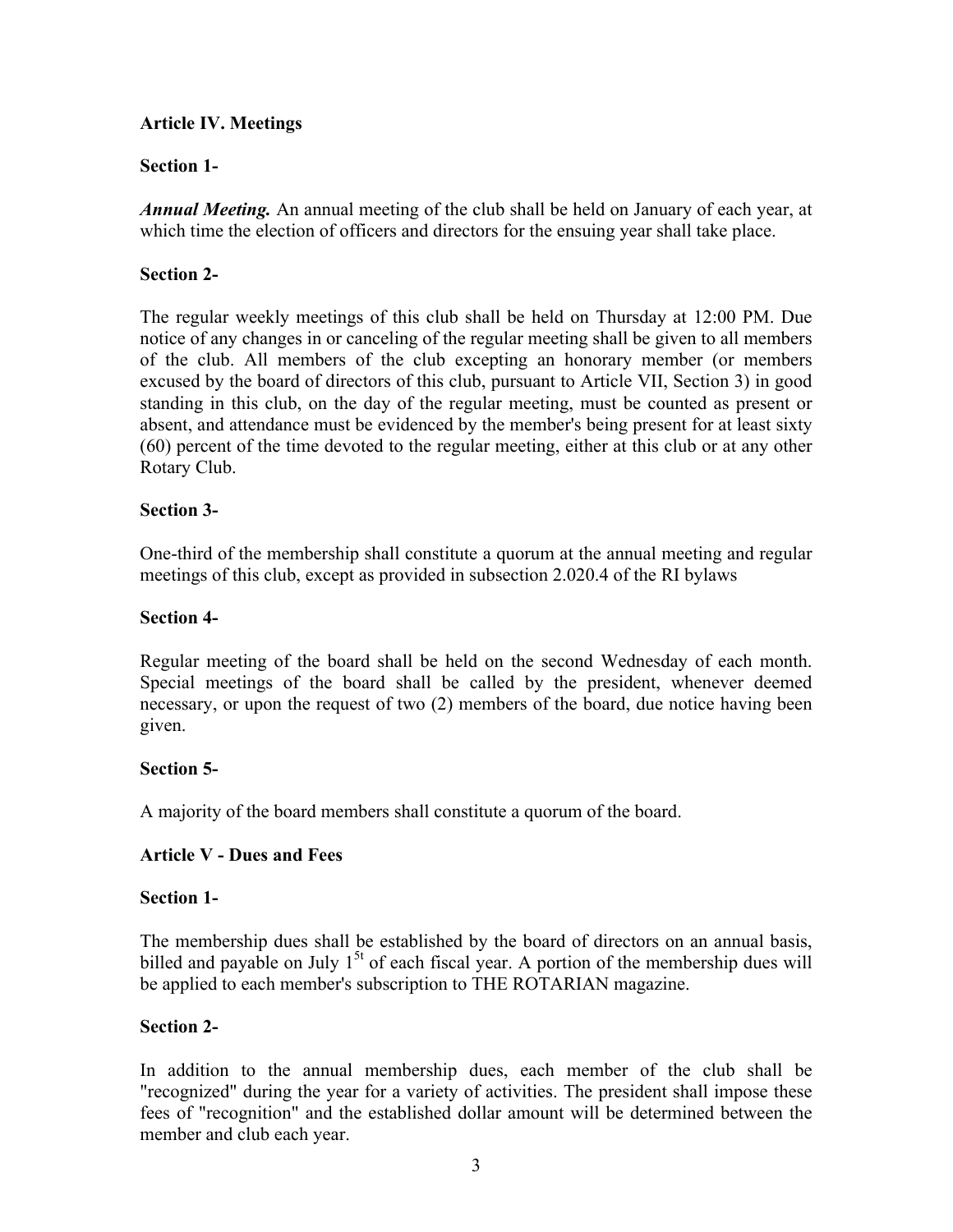## **Article VI - Method of Voting**

The business of this club shall be transacted by *viva voce* except the election of officers and directors, which shall be by ballot.

## **Article VII - Committees**

## **Section 1-**

(a) The president shall, subject to the approval of the board, appoint the following standing committees chaired by a member of the board of directors:

**Club Service Vocational Service Community Service International Service New Generations Service**

- (b) The president shall, subject to the approval of the board, also appoint such committees on particular phases of club service, vocational service, community service, international service and new generations service as deemed necessary.
- (c) Each committee established under club service, vocational service, community service, international service and new generations service shall each consist of a chairman, who will be named by the standing committee board member and not less than two (2) other club members.
- (d) The president shall be *ex-officio* a member of all committees and, as such, shall have all the privileges of membership thereon.
- (e) Each committee shall transact such business, as it is delegated to it by the bylaws and such additional business as may be referred to it by the president or the board. Except where special authority is given by the board, such committees shall not take action until a report has been made to the board and approved by the board.

#### **Section 2 - Club Service**

a) The president shall appoint four directors as chairs of the club service committee.

The club service committee shall be organized into four groups. The chairs shall be responsible for organizing and coordinating the work of all committees appointed on particular phases of club service.

- b) Each chair will appoint, subject to board approval, chairs for each committee in their club service group.
- c) The president, subject to board approval, shall establish the following club service groups and committees: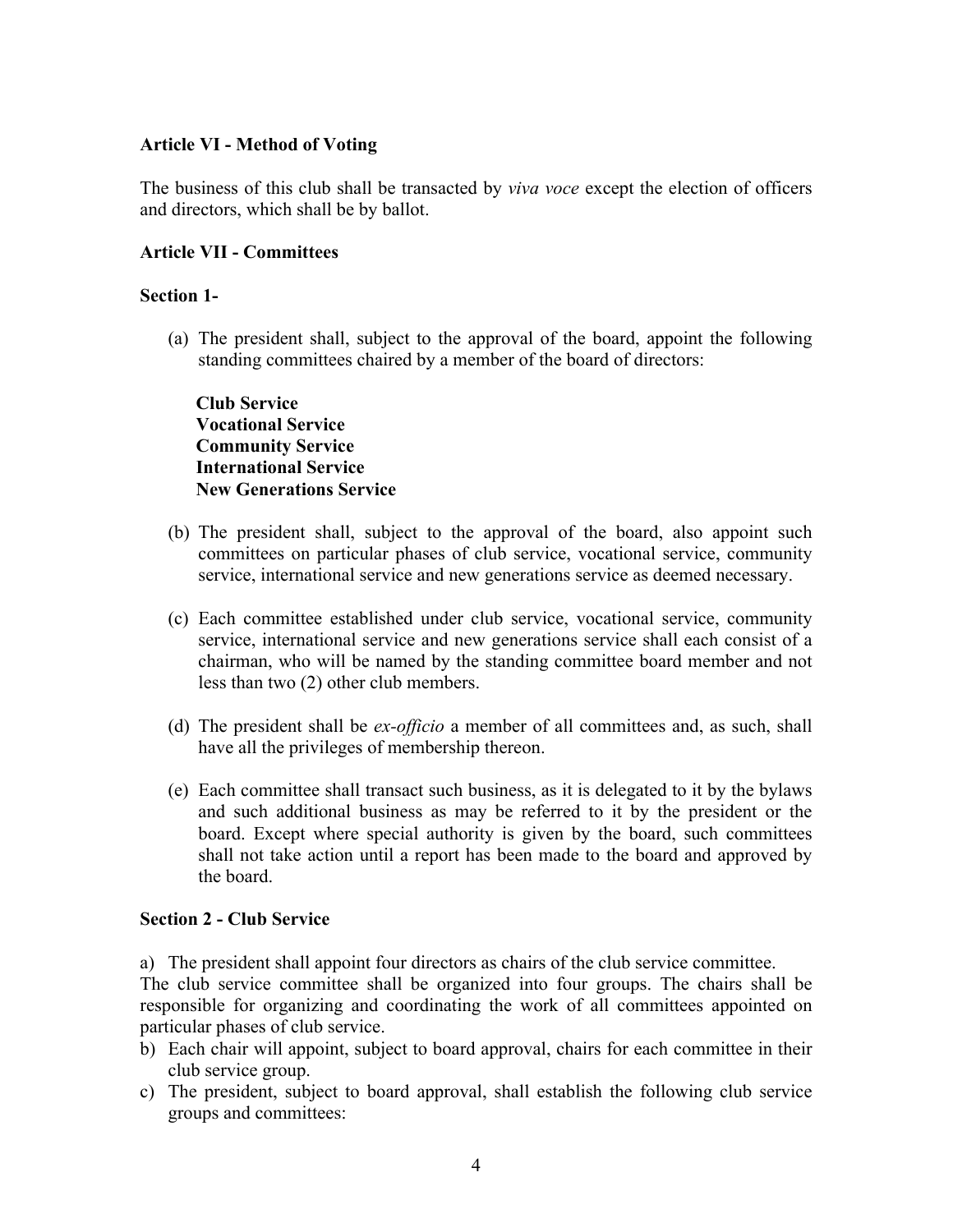# **Club Service Group I**

Program Committee Birthday Committee Attendance Committee Nominating Committee Sergeant-at-Arms Committee

# **Club Service Group II**

Club Bulletin Committee Weekly Fund Raiser Public Relations Committee Yearbook Committee Magazine Committee

#### **Club Service Group III**

Visiting Rotarians Committee Fellowship Committee Religious Awareness Committee **CODGERS** 

#### **Club Service Group IV**

Classifications Committee Membership Committee Membership Development Committee Rotary Information Committee

- a) The president shall appoint the president-elect to oversee and coordinate the work of Club Service Group IV
- b) Where feasible and practical in the appointment of club committees, there should be provision for continuity of membership by reappointing one or more members each year from the previous year to the same committee.

#### **Section** 3 - **Community Service Committee**

- a) The president shall appoint a member of the board of directors to the chair the community service committee.
- b) The chair will appoint, subject to board approval, chairs for each committee in the community service group.
- c) The president shall, subject to board approval, establish the following community service committees: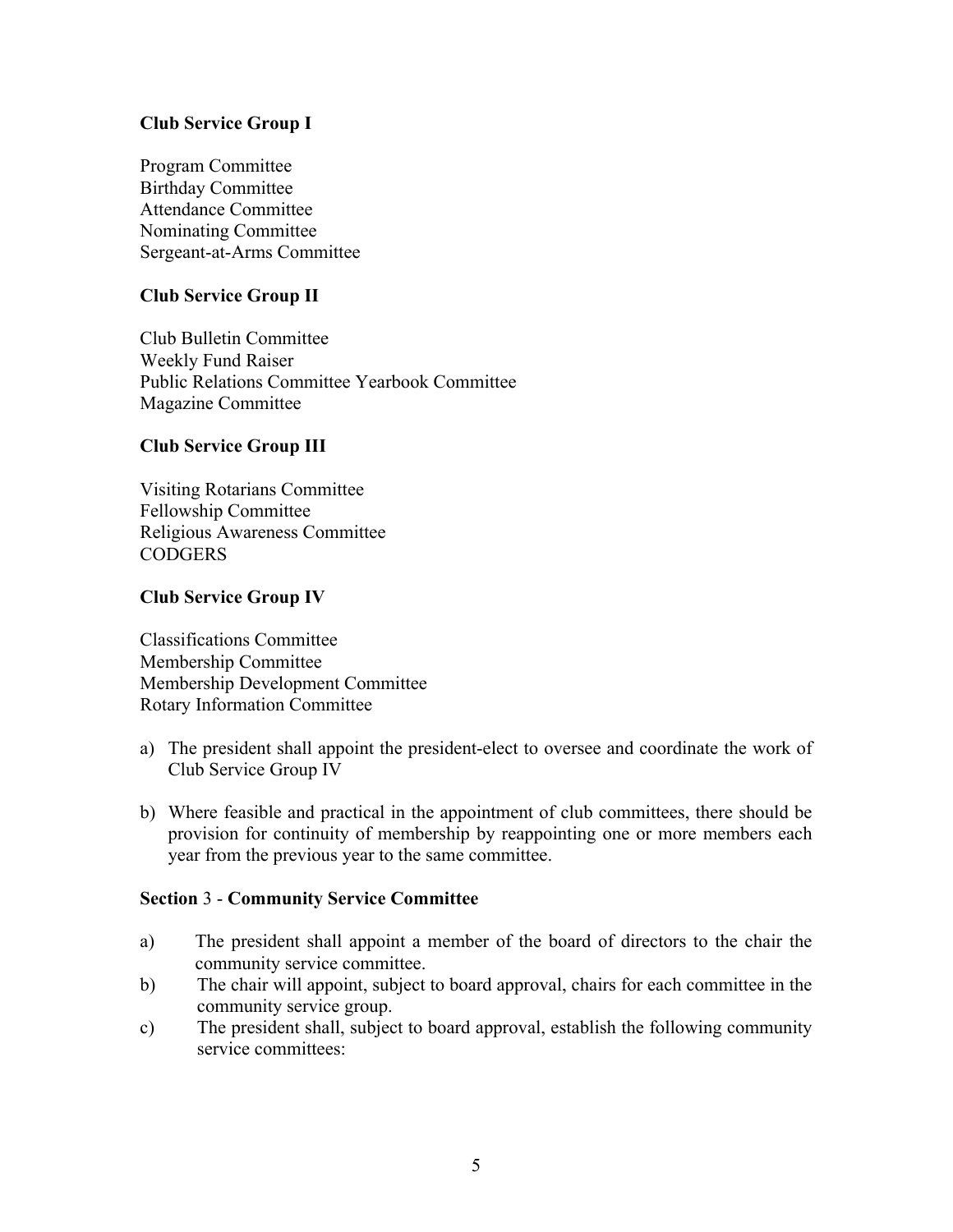# **Community Service Group**

Partners in Service Human Development Committee Community Development Committee Environmental Protection Committee

## **Section 4 - Vocational Service Committee**

- a) The president shall appoint a member of the board of directors to the chair the vocational service committee.
- b) The chair will appoint, subject to board approval, chairs for each committee in the service group.
- c) The president shall, subject to board approval, establish the following vocational service committees:

Career Development Committee

## **Section 5 - International Service Committee**

- a) The president shall appoint a member of the board of directors to the chair the international service committee.
- b) The chair will appoint, subject to board approval, chairs for each committee in the service group.
- c) The president shall, subject to board approval, establish the following international service committees:

Rotary Foundation World Community Service

#### **Section 6 – New Generations Service Committee**

- a) The president shall appoint a member of the board of directors to the chair the new generations service committee.
- b) The chair will appoint, subject to board approval, chairs for each committee in the service group.
- c) The president shall, subject to board approval, establish the following new generations service committees:

Interact RYLA LEAD Model UN 4 Way Test Speech contest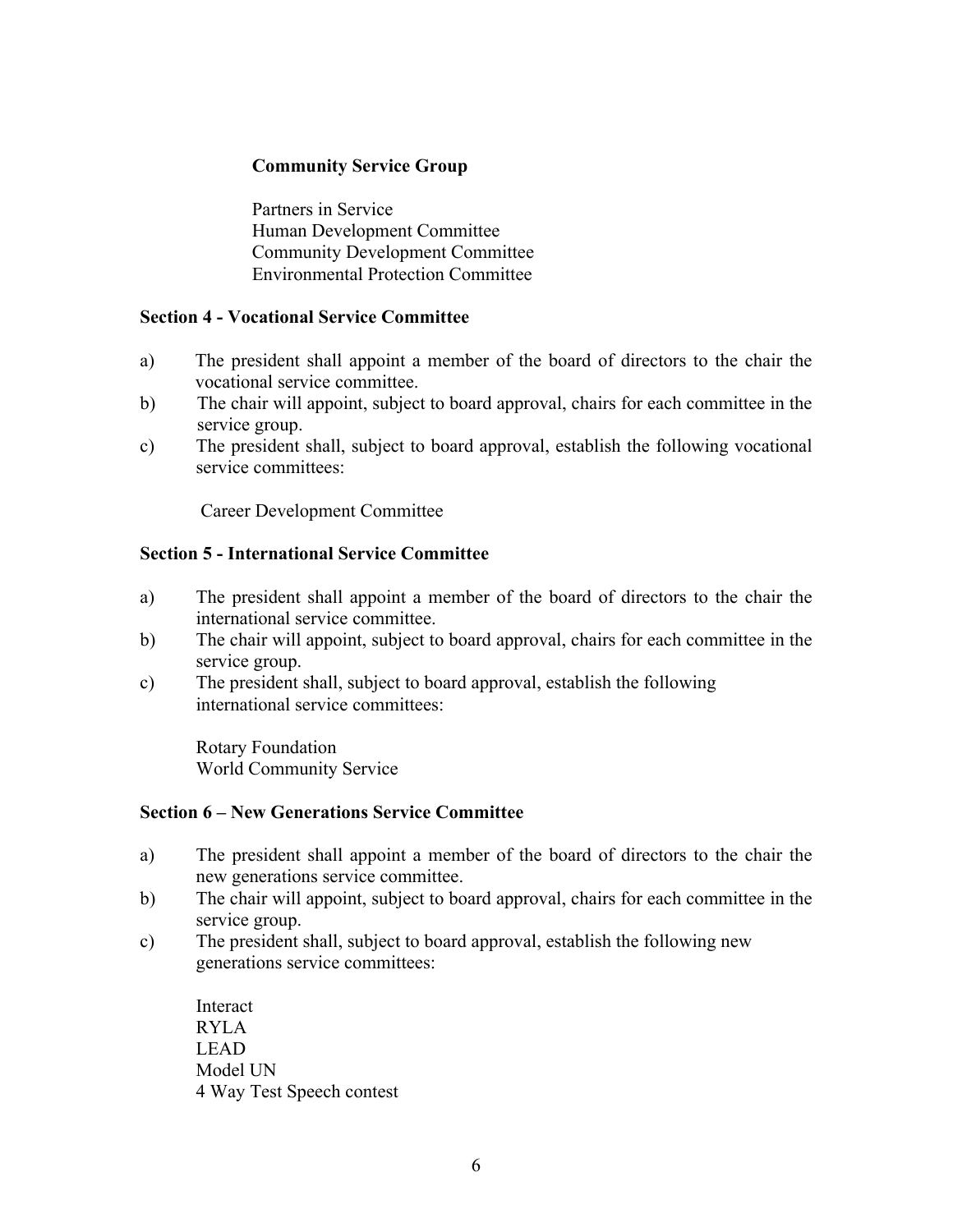# **Article VIII Duties of Committees**

## **Section 1-**

## **Club Service**

*Club Service Groups and Committees.* These committees shall devise and carry into effect plans which will guide and assist members of this club in discharging their responsibilities in matters relating to club service.

## **Club Service - Group I**

*Program Committee.* This committee shall prepare and arrange the programs for the regular and special meetings of the club.

*Birthday Committee.* This committee shall prepare and arrange the monthly celebration of Rotarian birthdays.

*Attendance Committee.* This committee shall devise means for encouraging attendance at all Rotary meetings -including attendance at district conferences, intercity meetings, regional conferences, and international conventions by all club members. This committee shall especially encourage attendance at regular meetings of this club and attendance at regular meetings of other clubs when unable to attend meetings of this club; keep all members informed on attendance requirements; promote better incentives for good attendance; and seek to ascertain and remove the conditions that contribute to unsatisfactory attendance.

*Nominating Committee.* This committee shall meet to develop a slate of officers and directors for the upcoming Rotary year to be submitted to the Board of directors for approval.

*Sergeant-at-Arms.* This committee shall track and collect member fines at all Rotary meetings.

# **Club Service – Group II**

*Club Bulletin Committee.* This committee shall endeavor, through the publishing of a weekly club bulletin, to stimulate interest and improve attendance, announce the program of the forthcoming meeting, relate highlights of the previous meeting, promote fellowship, contribute to the Rotary education of all members, and report news of the club, of its members and of the world-wide Rotary program.

*Weekly Fund Raiser.* This committee ensures that a prize is donated for the club's weekly drawing.

*Public Relations Committee.* This committee shall devise and carry into effect, plans (1) to give the public general information about rotary, its history, object, and scope; and (2) to secure proper publicity for the club.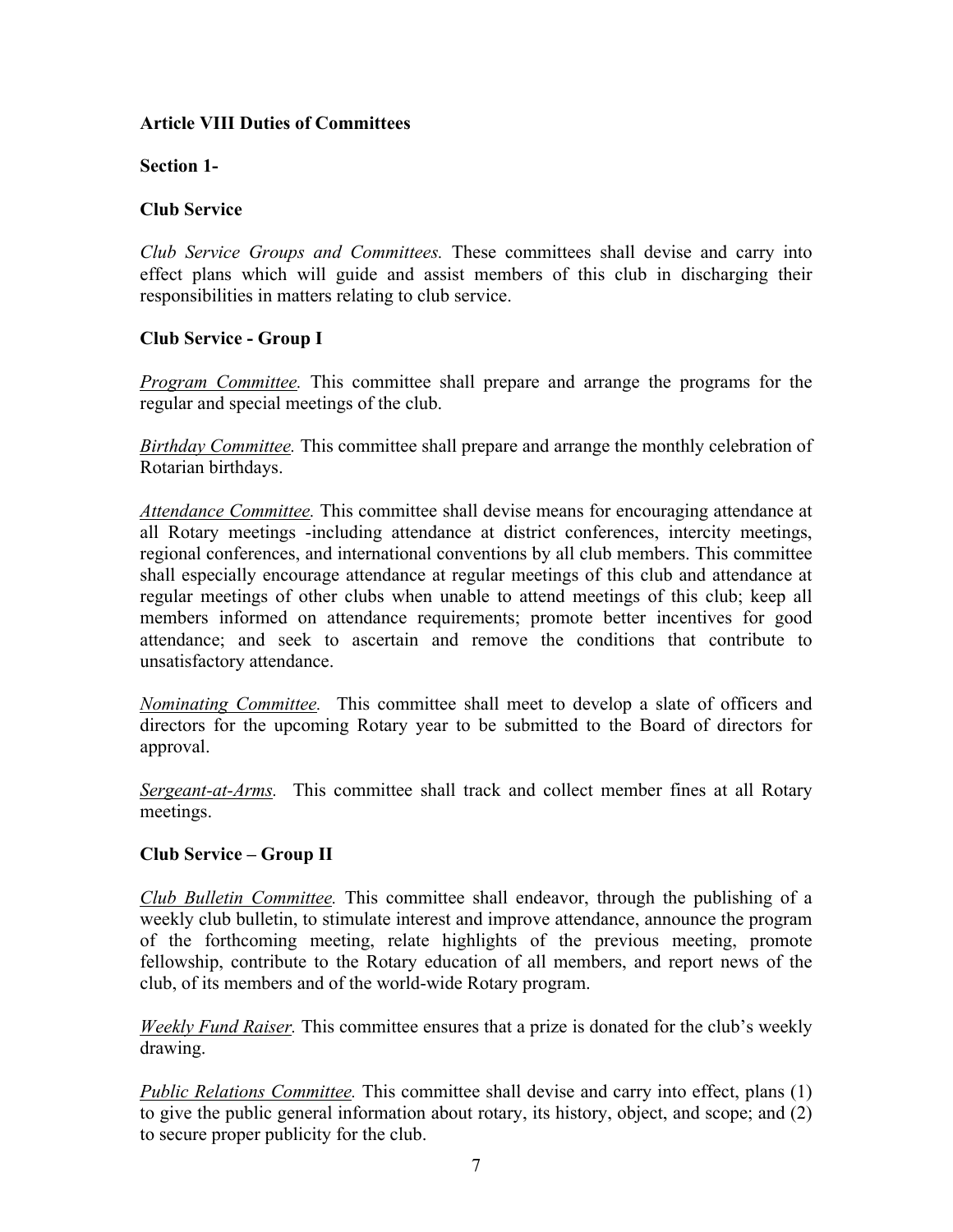*Yearbook*. This committee produces or causes to be produced an annual yearbook of club members that is handed out during the first meeting of July.

*Magazine Committee.* This committee shall stimulate reader interest in THE ROTARIAN; sponsor a magazine month; arrange for brief monthly reviews of the magazine on regular club programs; encourage the use of the magazine in the induction of new members; provide a copy of the magazine for non-Rotarian speakers; secure international service and other special subscriptions for libraries, hospitals schools and other reading rooms; send news items and photographs to the editor of the magazine and in other ways make the magazine of service to the club members and non-Rotarians.

# **Club Service Group III**

*Visiting Rotarians.* This committee shall welcome and greet Rotarians visiting from outside clubs.

*Fellowship Committee.* This committee shall promote acquaintance and friendship among the members, promote participation by members in organized Rotary recreational and social activities, and do such work in pursuance of the general object of the club as may be assigned by the president or the board.

*Religious Awareness.* This committee shall perform the invocation at each weekly Rotary Club meeting.

*CODGERS.* This committee shall prepare an annual fellowship barbecue for Rotary Club members. Appointment to this committee shall be limited to past president of the club.

# **Club Service - Group IV**

*Classifications Committee.* This committee shall as early as possible, but no later than 31 August of each year, make a classification survey of the community; shall compile from the survey a roster of filled and unfilled classifications, applying the classification principle; shall review, where necessary, existing classifications represented in the club; and shall counsel with the board on all classification problems.

*Membership Committee.* This committee shall consider all proposals for membership from the personal side and shall thoroughly investigate the character, business, social and community standing, and general eligibility of all persons proposed for membership and shall report their decisions on all applications to the board.

*Membership Development Committee.* This committee shall review continually the club roster of filled and unfilled classifications and shall take positive action to initiate and present to the board the names of suitable persons to fill unfilled classifications.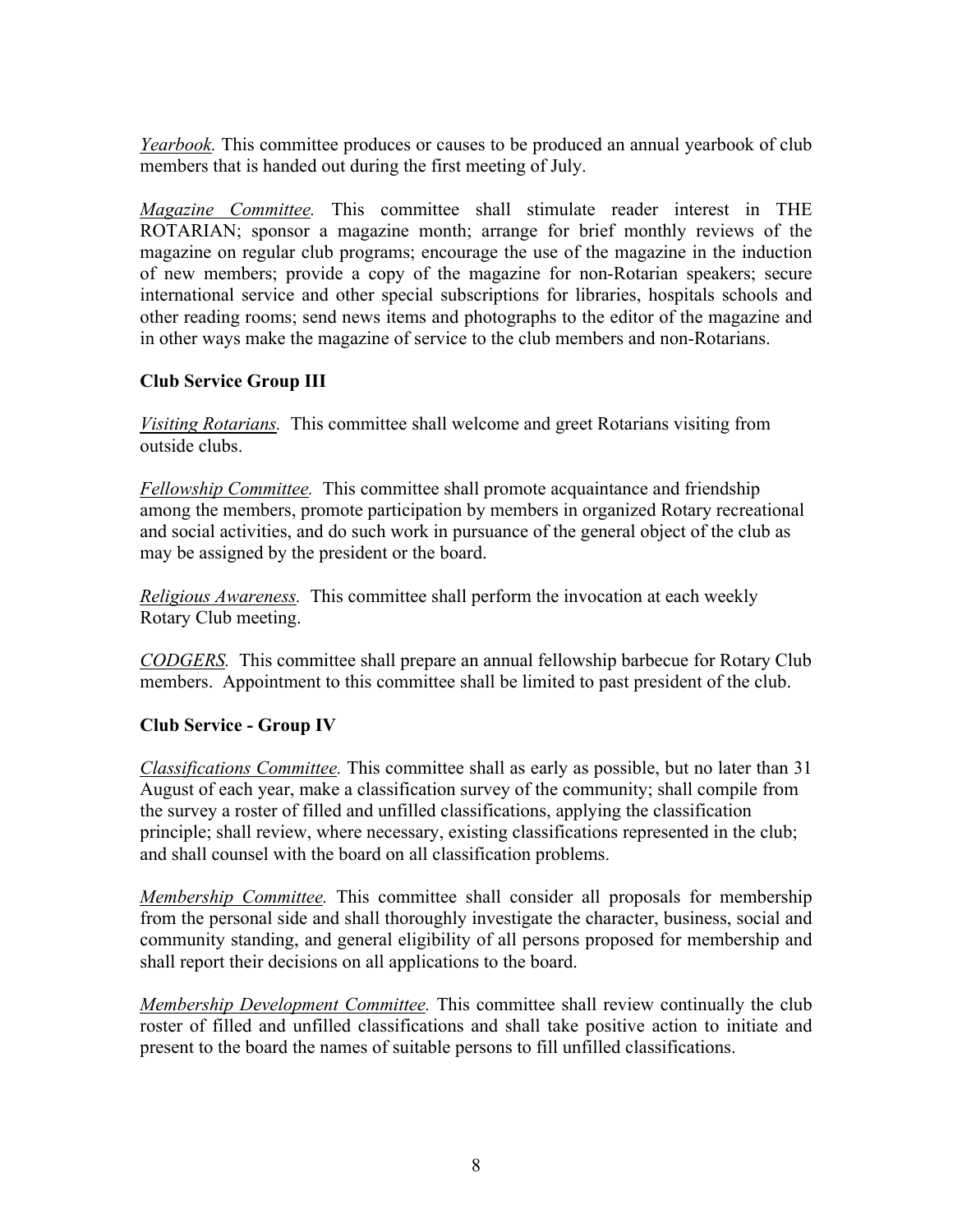*Rotary Information Committee.* This committee shall inform prospective members about the privileges and responsibilities of Rotary club membership; keep members informed about the history, object, and activities of Rotary at all levels; and oversee the orientation of new members during their first year in the club.

# **Section 2:**

# **Community Service**

*Community Service.* These committees shall devise and carry into effect plans which will guide and assist members of this club in discharging their responsibilities in matters relating to their community relationships. The directors assigned to guide these committees shall be responsible for community service activities of the club.

# **Community Service Group**

*Partners in Service Committee.* This committee shall devise and carry into effect plans that will guide and assist the members of this club in building relationships with other Rotary-sponsored organizations within the community and in cooperating with them in service. This partnership includes Interact, Rotaract and RYLA.

*Human Development Committee.* This committee shall devise and carry into effect plans which will guide and assist the members of this club in dealing within the community with the welfare of human beings of all kinds throughout the whole span of life by providing assistance and support to those in need. This would include the S.T.A.R. Program and projects for disabled and senior citizens.

*Community Development Committee.* This committee shall devise and carry into effect plans that will guide and assist the members of this club in working to make the community a better place to live by improving the physical condition of the community and its facilities.

*Environmental Protection Committee.* This committee shall devise and carry into effect plans that will guide and assist the members of this club in monitoring and improving the quality of the community's environment.

# **Section 3-**

# **Vocational Service**

*Vocational Service.* These committees shall devise and carry into effect plans which will guide and assist members of this club in discharging their responsibilities in matters relating to their vocational relationships and in improving the general standards of practice in their respective vocation. The director assigned to guide these committees shall be responsible for vocational service activities of the club.

*Career Development.* This committee shall promote activities that assist young people in the selection of a career. Responsibilities include the annual Senior Class presentations.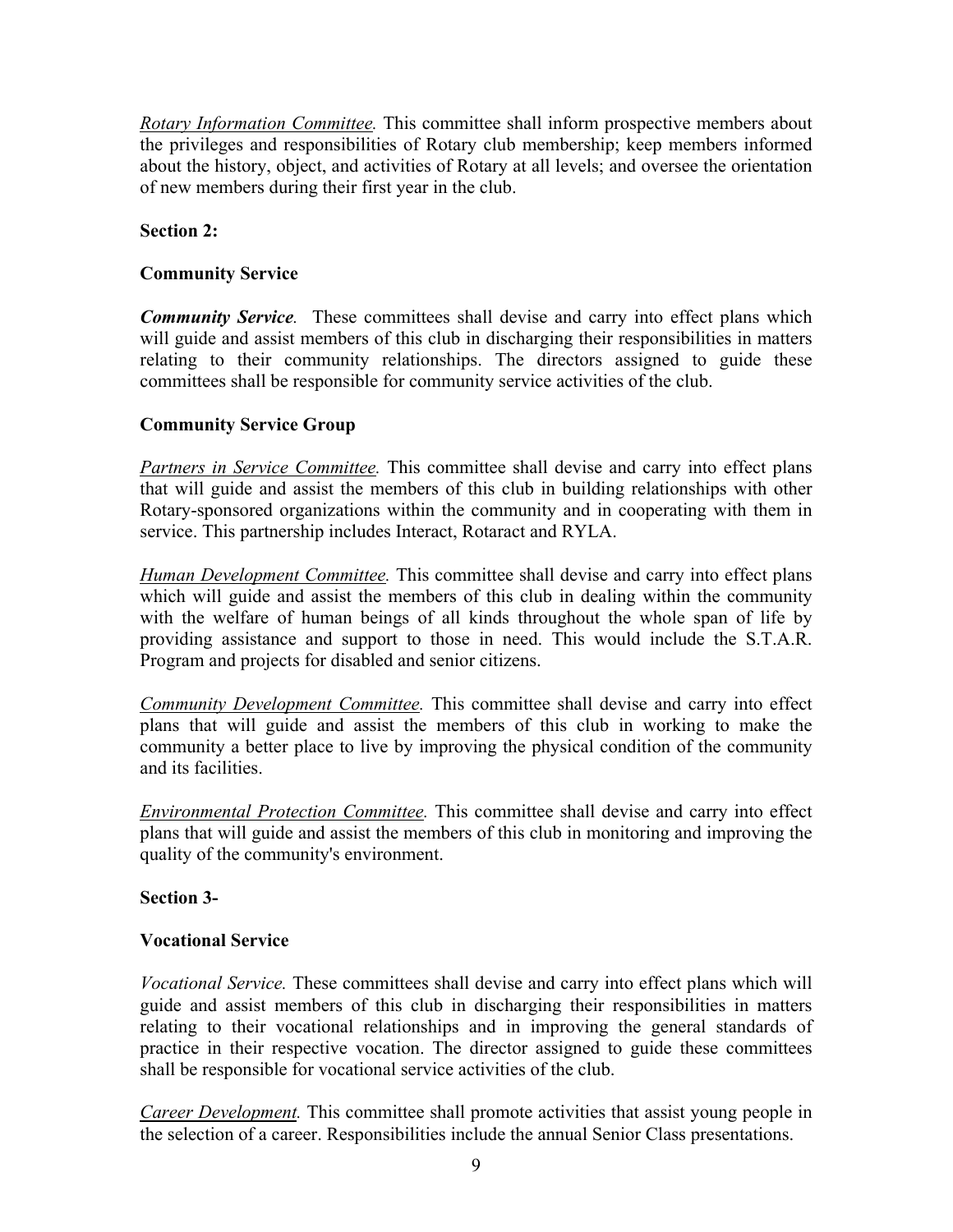# **Section 4-**

## **International Service**

*International Service.* These committees shall devise and carry into effect plans which will guide and assist members of this club in discharging their responsibilities in matters relating to international service. The director assigned to guide these committees shall be responsible for international service activities of the club.

*Rotary Foundation.* This committee promotes and encourages participation in Rotary International Foundation through Paul Harris Fellow and Paul Harris Sustaining memberships.

*World Community* Service. This committee plans and carries out projects to improve the lives and meet human needs through international service.

#### **Section 5-**

## **New Generations Service**

These committees shall devise and carry into effect plans which will guide and assist members of this club in discharging their responsibilities in matters relating to new generations service. The director assigned to guide these committees shall be responsible for new generations service activities of the club. New Generations Service recognizes the positive change implemented by youth and young adults through leadership development activities, involvement in community and international service projects, and exchange programs that enrich and foster world peace and cultural understanding.

*Interact.* This committee shall oversee Interact clubs sponsored by the club for young people ages 14-18, Interact clubs provide young people an opportunity to participate in fun, meaningful service projects while developing leadership skills and meeting new friends.

*RYLA*. This committee shall promote, interview and select  $11<sup>th</sup>$  grade students for a threeday camp with an emphasis on leadership, citizenship, and personal growth, and aims to provide an effective training experience for selected youth and potential leaders.

*LEAD*. This committee shall promote, interview and select 8<sup>th</sup> grade students for a twoday camp that is designed to give students tools to make ethical decisions, improve leadership and communication skills, and develop a positive outlook on life.

*Four-Way Test.* This committee shall promote the awareness of the Four-Way Test by organizing and executing an annual Four-Way Speech competition among local high schools.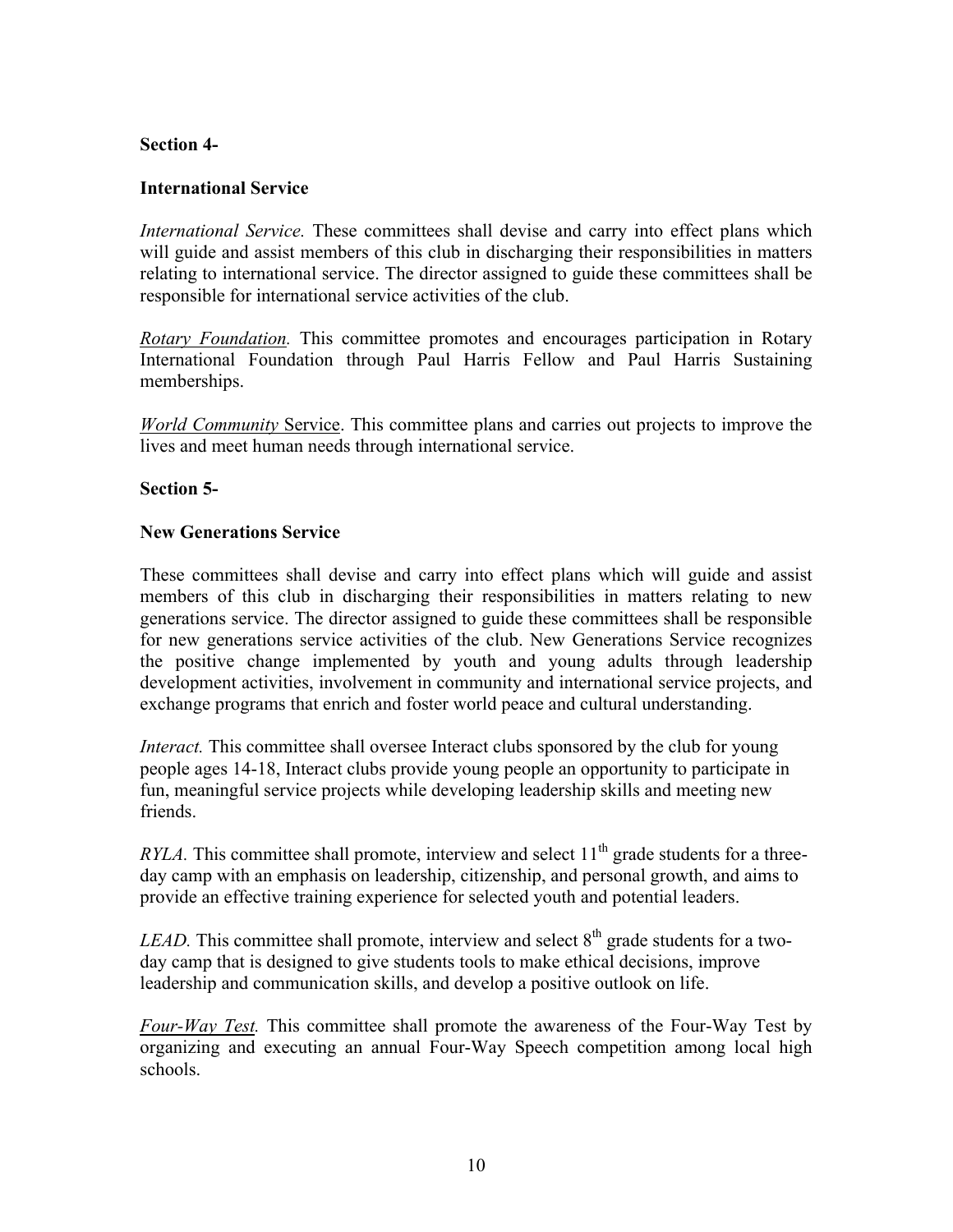# **Article IX – Leave of Absence**

Upon written application to the board, setting forth good and sufficient cause, leave of absence may be granted excusing a member from attending the meetings of the club for a specified length of time.

# **Article X - Finances**

# **Section 1-**

The treasurer shall deposit all funds of the club in some bank to be designated by the board.

## **Section 2-**

All bills shall be paid only by checks signed by the treasurer and president upon vouchers signed by any two officers. A compilation of financial statements prepared by a certified public accountant or other qualified person shall be made once each year of all the clubs' financial transactions.

## **Section** 3-

Officers having charge or control of funds shall give bond as may be required by the board for the safe custody of the funds of the club, cost of bond to be borne by the club.

#### **Section 4-**

The fiscal year of this club shall extend from July  $1<sup>st</sup>$  to June  $30<sup>th</sup>$ , and for the collection of members' dues shall be billed annually at the start of the fiscal year. The payment of per capita dues and magazine subscriptions to RI shall be made on July 1<sup>st</sup> and January 1<sup>st</sup> of each year on the basis of the membership of the club on those dates.

#### **Section 5-**

At the beginning of each fiscal year the board shall prepare or cause to be prepared a budget of estimated income and estimated expenditures for the year, having been agreed by the board, shall stand as the limit of expenditures for the respective purposes unless otherwise ordered by action of the board.

# **Article XI - Method of Electing Members**

# **Section 1-**

The name of a prospective member, proposed by an active member of the club, shall be submitted to the board in writing, through the club secretary. The proposal for the time shall be kept confidential except as otherwise provided in this procedure.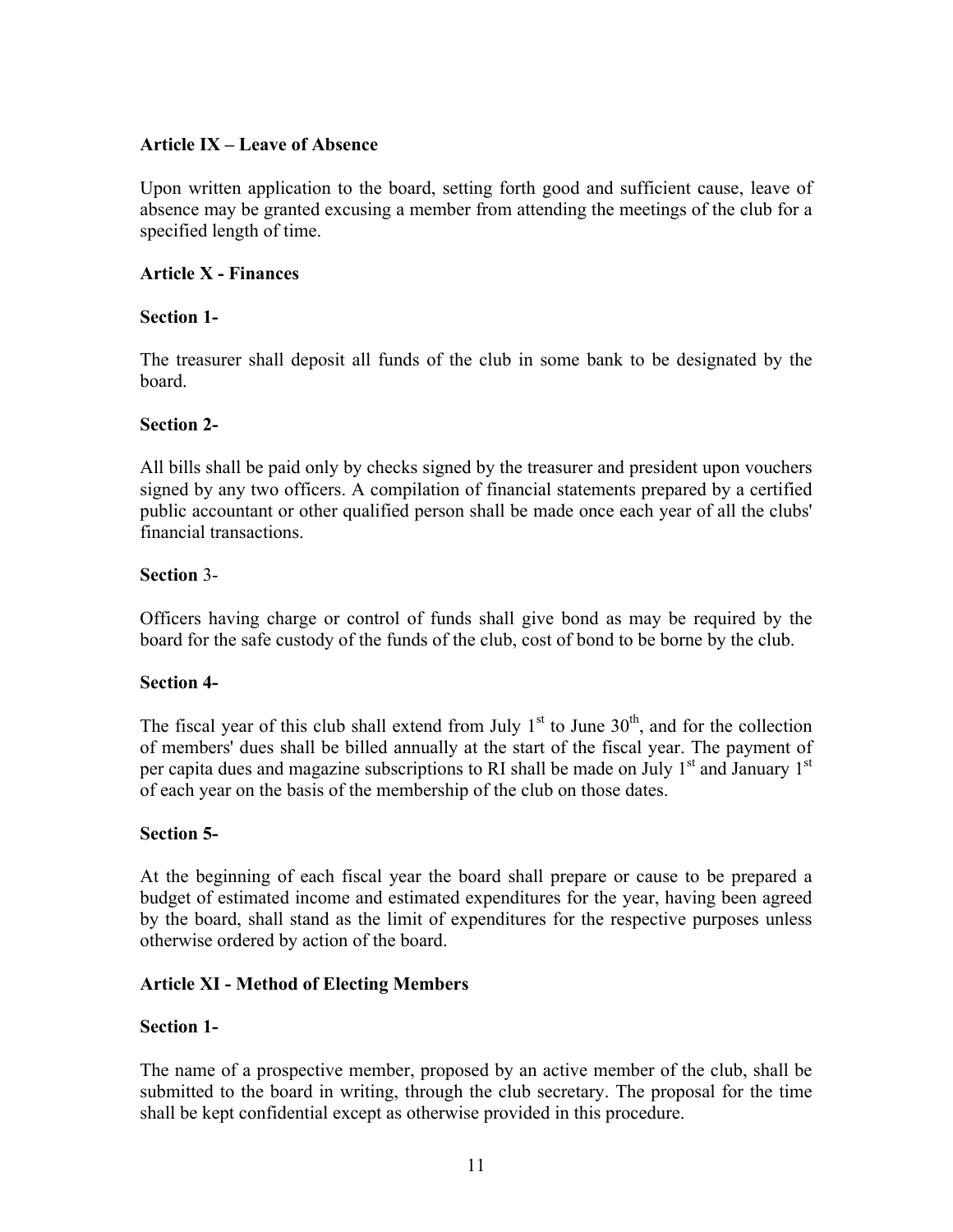# **Section 2-**

The board shall insure that the proposal meets all the classification and membership requirements of the club constitution.

## **Section** 3-

The board shall approve or disapprove the proposal within 30 days of its submission, shall notify the proposer, through the club secretary, of its decision.

## **Section 4-**

If the decision of the board is favorable, the prospective member shall be informed of the purposes of Rotary and of the privileges and responsibilities of membership (including the kind of membership proposed), following which the prospective member shall be requested to sign the membership proposal form and to permit his or her name and proposed classification (if active membership) to be published to the club.

## **Section 5-**

If no written objection to the proposal, stating reasons, is received by the board from any member (other than honorary) of the club within seven (7) days following the publication of information about the prospective member, that person, upon payment of the prorated portion of the annual club dues (if not honorary membership), shall be considered to be elected to membership.

If any such objection has been filed with the board, it shall vote on this matter at its next meeting. If approved by a two-thirds vote despite the objection, the proposed member, upon payment of the admission fee (if not honorary membership), shall be considered to be elected to membership.

#### **Section** 6-

Following the election, the president shall arrange for the induction of the new member; the club secretary shall issue a membership card and shall report the new member to RI; and the Rotary information committee shall provide appropriate literature for presentation at the induction and assign a member to assist the assimilation of the new member.

#### **Section 7 –**

The club may elect, in accordance with the standard Rotary club constitution, honorary members proposed by the board.

# **Article XII - Resolutions**

The club shall consider no resolution or motion to commit this club on any matter until the board has considered it. Such resolutions or motions, if offered at a club meeting, shall be referred to the board with discussion.